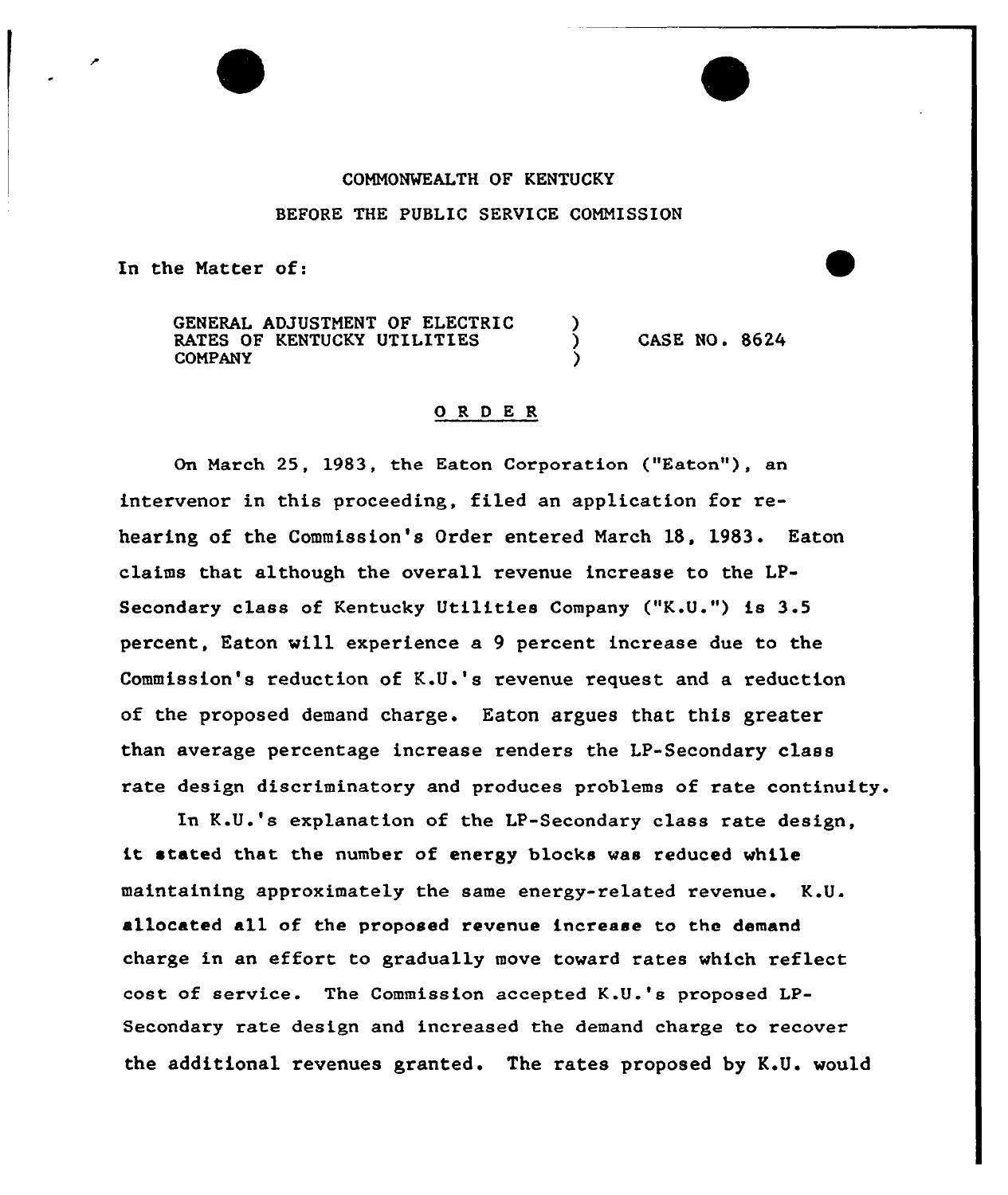have resulted in an increase to the LP-Secondary class of 13.34 percent and an increase to Eaton of 20.14 percent. The rates authorized by the Commission result in a lesser increase to Eaton, relative to the LP-Secondary class, than the rates proposed by K.U. The increase to Eaton is not so drastic as to present problems of rate continuity.

It is apparent from Eaton's billing determinants (Eaton Application For Rehearing Exhibit A) that its energy consumption, which is in excess of the average for its rate class, coupled with the reduction in the number of declining energy blocks causes it to experience an increase greater chan that of its class. Ln Administrative Case 203, Ratemaking Standards of P.U.R.P.A., the Commission directed K.U. to move from declining block rates, unless cost-justified, toward rates that reflect the cost of service. The Commission is of the opinion that the changes in rate design accepted in this case move in that direction. Although some customers experience larger than average rate increases, the changes in rate design are beneficial for the LP-Secondary class as a whole. Eaton's argument of rate discrimination is without merit.

## Summary

Based upon the evidence of record and Eaton's application for rehearing, the Commission is of the opinion and finds that Eaton has failed to present any evidence to support its allegations that the LP-Secondary class rate design is either discriminatory or produces problems of rate continuity.

 $-2-$